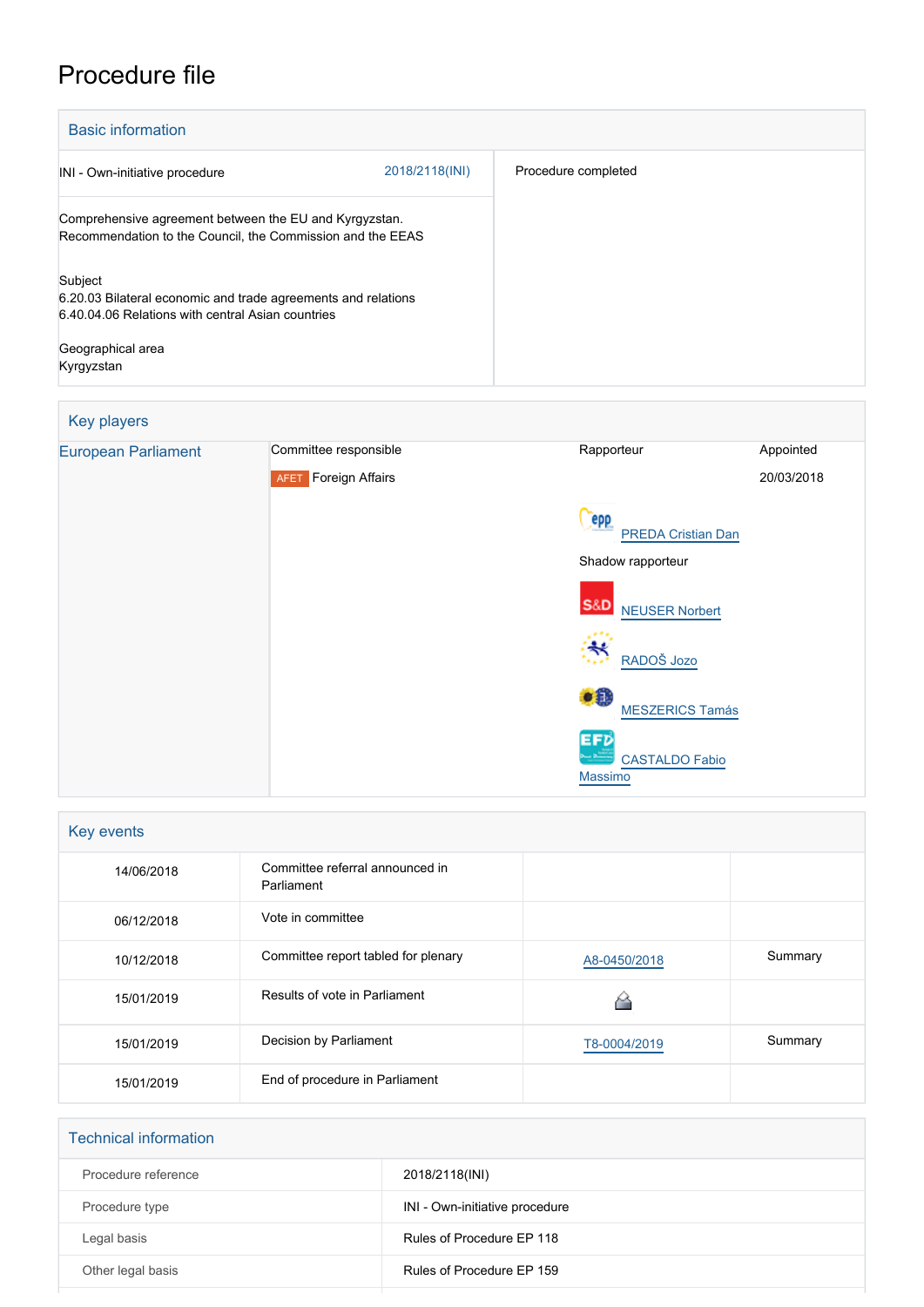| Stage reached in procedure | Procedure completed |
|----------------------------|---------------------|
| Committee dossier          | AFET/8/13399        |
| Documentation gateway      |                     |

| Committee draft report                              | PE625.454    | 13/07/2018 | EP |         |  |
|-----------------------------------------------------|--------------|------------|----|---------|--|
| Amendments tabled in committee                      | PE627.624    | 07/09/2018 | EP |         |  |
| Committee report tabled for plenary, single reading | A8-0450/2018 | 10/12/2018 | EP | Summary |  |
| Text adopted by Parliament, single reading          | T8-0004/2019 | 15/01/2019 | EP | Summary |  |

## Comprehensive agreement between the EU and Kyrgyzstan. Recommendation to the Council, the Commission and the EEAS

The Committee on Foreign Affairs adopted the own-initiative report by Cristian Dan PREDA (EPP, RO) on a European Parliament recommendation to the Council, Commission and the Vice-President of the Commission/High Representative of the Union for Foreign Affairs and Security Policy on the comprehensive agreement between the EU and the Kyrgyz Republic.

In December 2017, the EU and Kyrgyzstan launched negotiations on a comprehensive agreement, which would replace the current EU-Kyrgyzstan PCA, with the aim of enhancing and deepening cooperation in areas of mutual interest, based on the shared values of democracy, the rule of law and good governance, within a new legal framework.

The following recommendations were made to the Council, the Commission and the Vice-President of the Commission / High Representative of the Union for Foreign Affairs and Security Policy:

The comprehensive agreement should, inter alia:

- identify strategic short- and long-term perspectives in the comprehensive agreement and to establish a number of well-identified and structured goals for cooperation with Kyrgyzstan;
- put in additional efforts and to deepen the relationship in order to make the EU more visible and more effective in the country and in the region;
- foster the market economy by delivering tangible social and economic benefits for the citizens of both sides;
- support the establishment and development of small and medium-sized enterprises;
- uphold the competition rules and legal certainty, including through the reinforcement of independent and transparent institutions;
- respect and advance democratic principles, human rights and the rule of law in full respect of the criteria required for the GSP+ status granted to the Kyrgyz Republic;
- reaffirm the importance of working systematically to promote the values of democracy and human rights, including freedom of expression, association and assembly and the independence of the judiciary;
- encourage a strong commitment to social progress, good governance, democracy and good inter-ethnic and inter-religious relations, training and education;
- encourage a favourable environment for journalists and the independent media;
- promote international security and effectively tackle global challenges such as terrorism, climate change, migration, corruption, tax evasion and organised crime;
- strengthen political dialogue and sectoral cooperation;
- step up the interparliamentary dialogue between Kyrgyzstan and the European Parliament;
- ensure the transmission of the negotiating directives to the European Parliament, subject to confidentiality rules, to enable proper scrutiny by Parliament of the negotiating process;
- take into account the development of Kyrgyzstans relations with China and Russia;
- acknowledge Kyrgyzstans security concerns in connection with the deteriorating security situation in Afghanistan and in responding to increasing radicalisation in the Central Asian region and provide assistance in relation to returning Islamist foreign fighters and their family members from abroad.

## Comprehensive agreement between the EU and Kyrgyzstan. Recommendation to the Council, the Commission and the EEAS

The European Parliament adopted a resolution on a European Parliament recommendation to the Council, Commission and the Vice-President of the Commission/High Representative of the Union for Foreign Affairs and Security Policy on the comprehensive agreement between the EU and the Kyrgyz Republic.

In December 2017, the EU and Kyrgyzstan launched negotiations on a comprehensive agreement, which would replace the current EU-Kyrgyzstan PCA, with the aim of enhancing and deepening cooperation in areas of mutual interest, based on the shared values of democracy, the rule of law and good governance, within a new legal framework.

The following recommendations were made to the Council, the Commission and the Vice-President of the Commission / High Representative of the Union for Foreign Affairs and Security Policy: